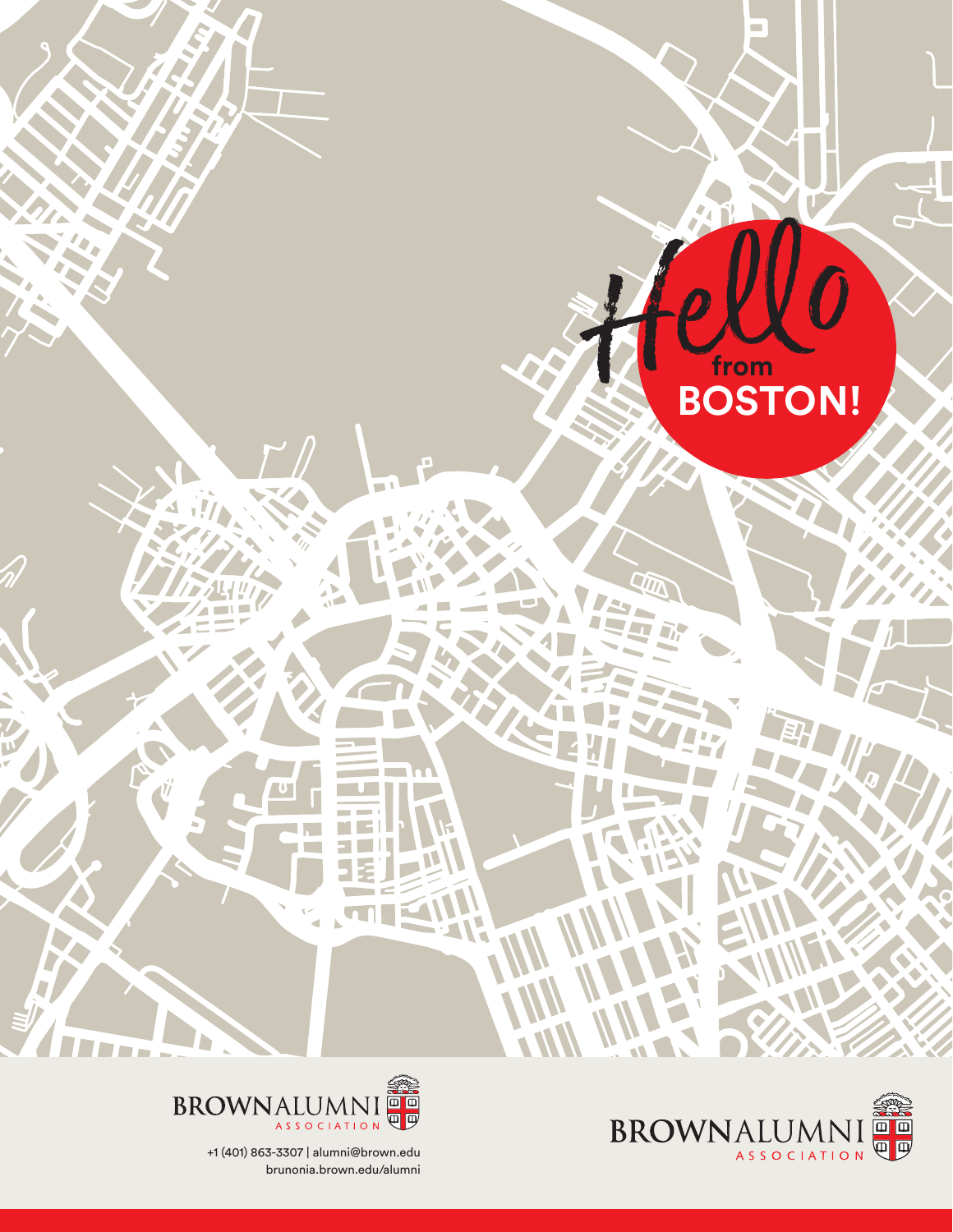

### HOUSING

The Redline seems to be where it's at with Brown alumni!

**Somerville** <sup>"</sup>Porter Square, Cambridge and Davis Square, Somerville are relatively affordable neighborhoods with vibrant restaurant, nightlife and shopping scenes, as well as Red Line access to easily get into Boston." *Danielle R. '10*

> "Davis Square (easy access on red line, good bars/restaurants

and young vibe). Harvard/ Inman/Porter/Central Square are all different Cambridge neighborhoods that are similar to Davis but are a little closer to the city and have lots of good bars and restaurants." *Allison '12*

**Southie** "South Boston/Dorchester (a.k.a Southie) is also gaining some popularity now though prices can be steep." *Julie P. '10*

**Jamaica Plain (JP)** "Hipster and good food."

**Chinatown/ Theatre District** "The theater district/ Chinatown is where it's at! Everything is open late and food abounds + you're really at the center of the city." *Matt D. '15*

**Welcome to Beantown!** The Brown Club of Boston has crowdsourced recommendations from recent Brown grads in the area for favorite places to eat, play and explore around town. Get the most out of this vibrant city by sampling some of these tried-andtrue destinations and experiences. Enjoy!

Your fellow Brown alumni

*Khara G. '10*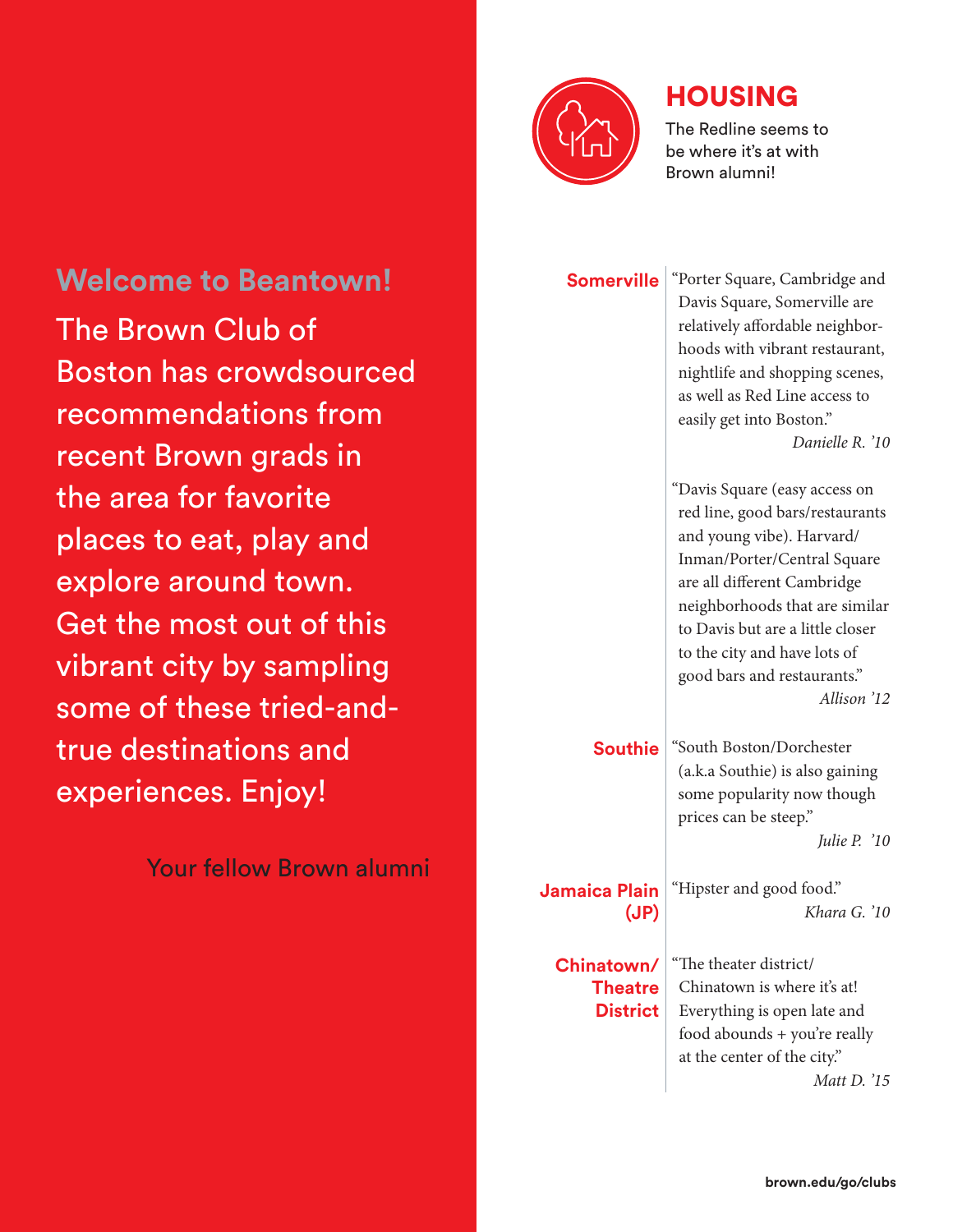



The best spots to kick up your heels and enjoy an evening with friends.

#### **Grendel's Den Harvard Square**

"Grendel's Den in Harvard Square – cool vibe, good food, and 50% off food during happy hour!" *Danielle R. '10*

"Unpretentious basement level restaurant in Harvard Square with a good rotating beer selection and cheap (but delicious and healthy) food. Also great deals on 1/2 off food on weeknights when you order a drink (alcoholic or non-alcoholic) over ~\$5. There's also interesting history here if you check out the court case involving Grendel's Den and area churches."

*Julie P. '10*

#### **A4cade** Cambridge

"It's a collaboration between Roxy's Grilled Cheese and Area Four. The front is a grilled cheese cafe, but in the back there is a hidden barcade! Fully equipped with 2 bars and a variety of different arcade games (both old and new!). It's a hidden gem that provides hours of fun with friends, and is always a great datenight place!"

*Vannida '16*

| Shojo     |  |
|-----------|--|
| Chinatown |  |

"Awesome (but pretty small) bar and restaurant in Chinatown with delicious Asian small plates and fantastic cocktails. Great place to sit at the bar and chat with super talented bartenders while watching old-school kung fu movies. The decor is also incredible, featuring everchanging graffiti art." *Julie P. '10*

#### **Union Square Donuts**

Somerville Union Square

**Painted Burro** Somerville Davis Square

**Dali Restaurant & Tapas Bar Somerville** 

"Most delicious donuts I have ever eaten!" *Alvina P. '14*

"My favorite for fancy but not-overpriced margaritas." *Hazel P. '11*

"I'm obsessed with the Queso Rebozado con Miel, and I went on my first date with my future husband here."

*Danielle R. '10*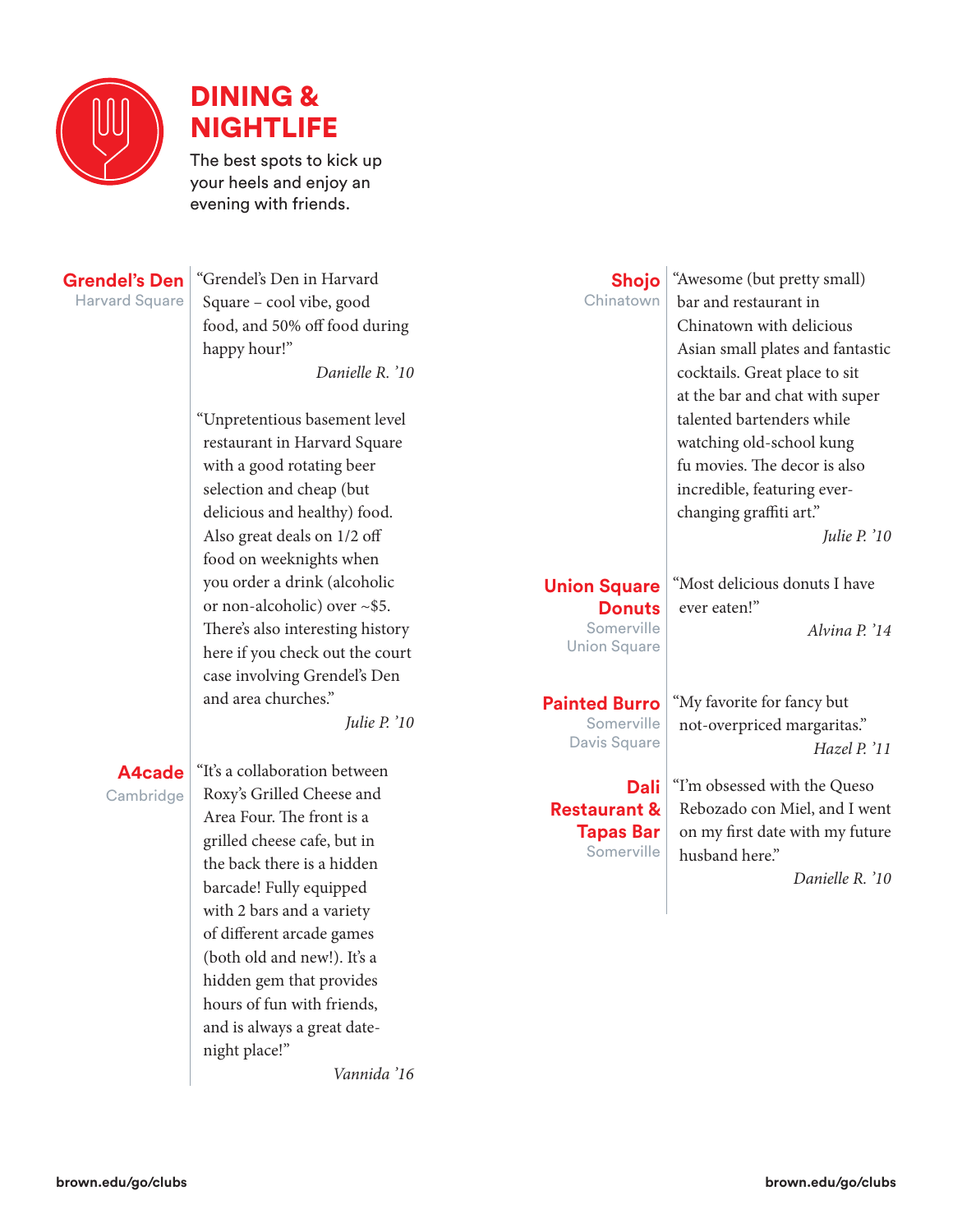

## MAKING NEW MEMORIES

Not-to-miss local experiences.

#### **Mount Auburn Cemetery**

"I'm a massive fan of the Mount Auburn Cemetery in Cambridge. It was the first cemetery in the country designed to serve as a park and arboretum after the humanist ideals, and it's absolutely gorgeous. You can go to get a history tour or to just soak in the beautiful grounds.

*Top tip:* there's a tower on a hill at the center of the cemetery that offers incredible 360-degree views of Boston and the surrounding areas. Even better —entrance is always free!"

*Julie P. '10*

"Walk around Mt. Auburn Cemetery in Cambridge in the fall to see the leaves and find peace and quiet. Get a snack and warm drink at Sofra after." *Ethan M. '14*

#### **Drag Gospel Fest**

"In October, you can check out the Drag Gospel Festival, with the biggest event being the Drag Gospel show at Club Cafe in downtown Boston. It's sponsored by First Church Somerville, UCC as a charity event, with all proceeds going to the LGBT Asylum Support Task Force, which actively houses and supports LGBTQI asylum seekers in the United States. You can also attend the Sunday service at First Church Somerville which features it's own drag gospel choir. The show at Club Cafe is wonderful and amazing and very reminiscent of activities at Brown!"

*Julie P. '10*

#### **Isabella Stewart Gardner Museum**

*Meia G. '14*

"You can get in free if your name is Isabella!"

is great)."

"Quirky and less well-known than the MFA (which also

*Danielle R. '10*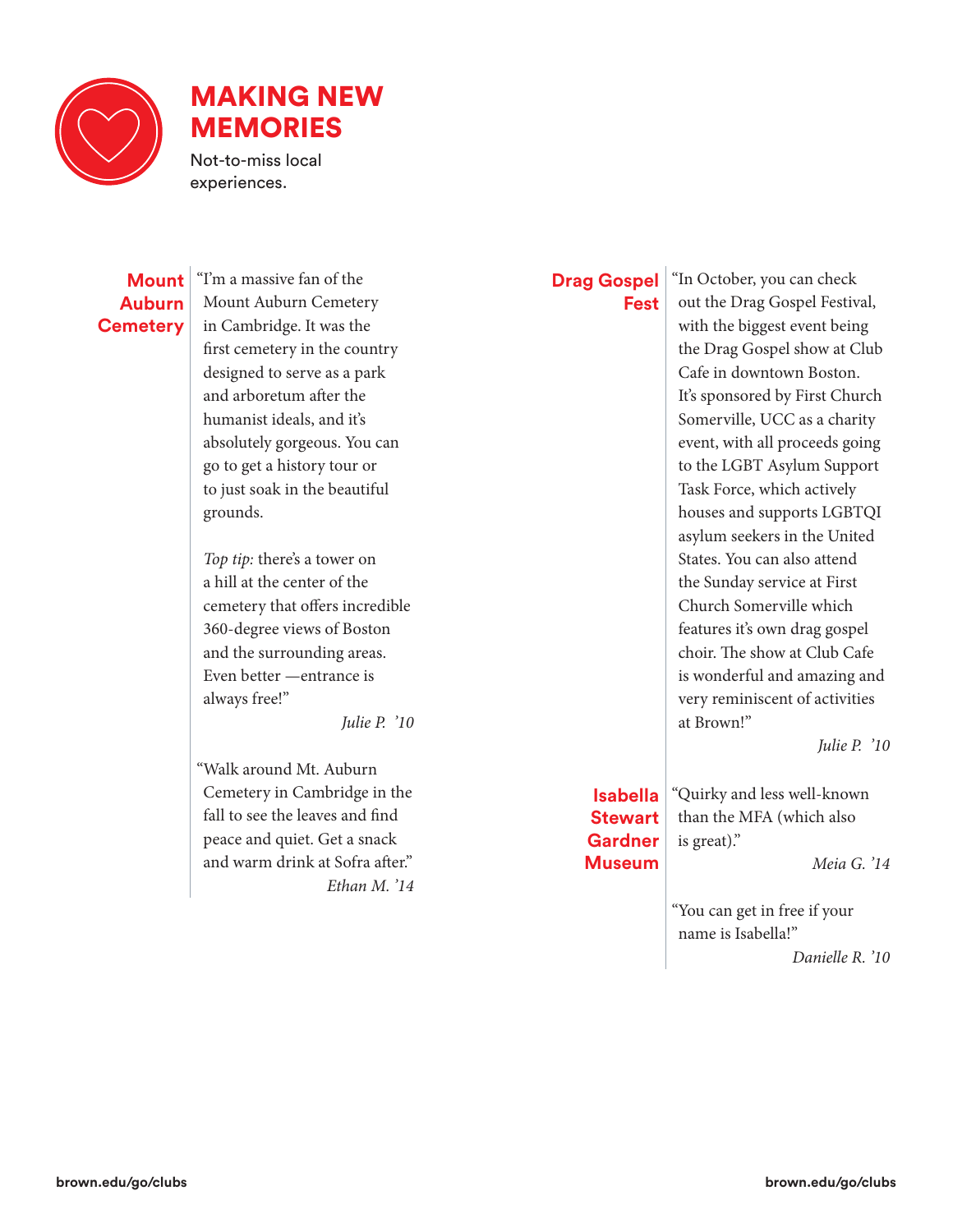

### WORDS OF WISDOM

General advice and tips about adapting to your new home.

**Freedom to explore** "Explore all of the neighborhoods! Don't stay in downtown Boston and don't forget Cambridge is right across the bridge. Join the Brown Club of Boston!!! (I'm on the board!)" *Khara G. '10*

### **Safety first** "WEAR A HELMET" *Meia G. '14*

"Wear a helmet if you bike, or else it will be pretty tricky for the sanitation workers to pick up your brain bits."

*Matt D. '15*

#### **Neighborhood personalities**

"Think about what kind of lifestyle you want when picking where to live. Despite how small the Boston metro area is, people's social lives tend to be organized around what side of the river they live on."

*Hazel P. '11*

"Go to concerts. Everyone tours through Boston and tickets are accessible. Explore smaller venues like the Sinclair, Brighton Music Hall, and the Middle East."

Ethan M. '14